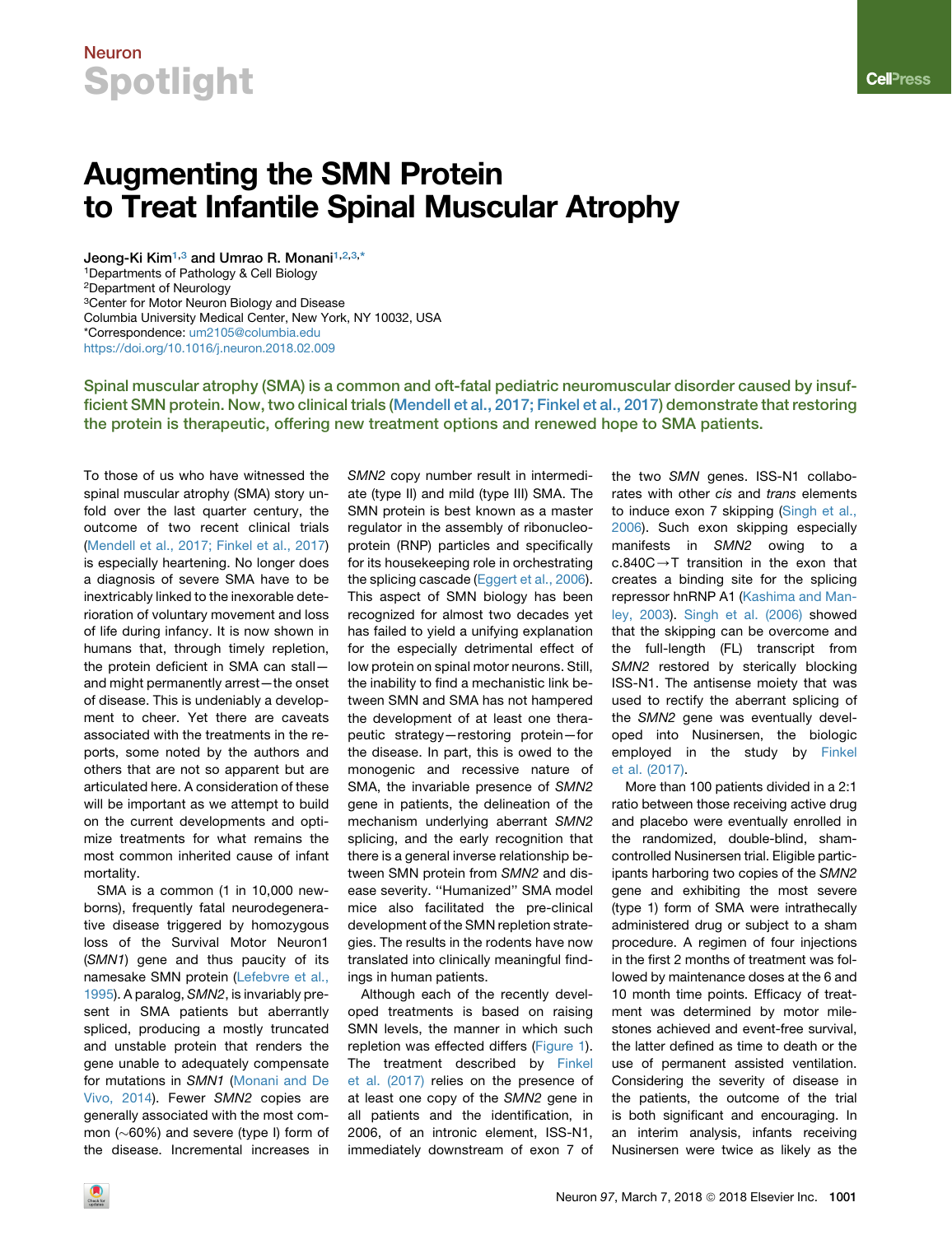### Neuron Spotlight

<span id="page-1-0"></span>

Figure 1. Strategies to Restore SMN as a Means to Treat SMA SMN repletion is effected either by using an antisense moiety such as Nusinersen or by transducing cells with an AAV9 vector harboring a copy of the *SMN1* gene. Each approach raises SMN in the cell and rescues/prevents the SMA phenotype. Note: text in gray denotes homozygous mutations in *SMN1*.

placebo-administered controls to be alive and free of ventilatory support; severely affected SMA patients rarely live beyond the age of two, frequently succumbing to respiratory distress. Drug treatment also resulted in  $\sim$ 41% of the infants meeting a pre-defined motor milestone. In contrast, motor performance did not improve in any of the placebo-treated controls. The differences in outcome between the groups are especially notable given the somewhat earlier onset of symptoms and thus greater burden of disease in patients in the Nusinersen group. Indeed, such was the extent of the benefit that the trial was concluded early and placebo-treated patients offered the active drug.

The approach adopted by [Mendell et al.](#page-2-0) [\(2017\)](#page-2-0) to restore SMN and treat patients is, in some respects, more straightforward. The strategy—gene replacement—employed a self-complementary adenoassociated vector (scAAV9) to deliver an SMN-expressing construct to severely affected SMA patients. However, in comparison to the Nusinersen study, the gene replacement trial enrolled relatively few (15) patients, all of whom received a single, intravenous dose of the therapeutic vector. Three were administered a low (6.7  $\times$  10<sup>13</sup> vg/kg) dose of scAAV9-SMN and the remainder a relatively high  $(2 \times 10^{14} \text{ vg/kg})$  dose of the vector. Efficacy of treatment was assessed by comparing the health of the patients to those of similarly affected individuals in a natural history study. In some respects, the patients in this study responded even better to SMN repletion than those administered Nusinersen, although the most parsimonious explanation for the difference could be the somewhat younger age (3.4 months versus 5.3 months) of the patients treated with scAAV9-SMN. All 15 patients survived to 20 months of age without the need for permanent assisted ventilation; survival in an age-matched historical cohort was a mere 8%. Patients in the high-dose cohort benefited to a greater extent than those in the low-dose group, and a majority receiving the more concentrated amount achieved the ability to sit unassisted for  $\geq$  30 s. Two of the patients even gained the ability to walk independently. These milestones were never documented in the historical cohort. Akin to the Nusinersen study, patients undergoing gene replacement relatively early during the course of the disease derived maximum benefit. This may have contributed to the better outcome of patients in the high- versus low-dose group; infants in the former cohort were, on average, 3 months younger than those in the latter when treatment was commenced.

Notwithstanding their differences, the overall outcome of the two trials is clearly one to celebrate. Indeed, Nusinersen, sold under the brand name Spinraza, is now approved in the US, as well as Europe, for the treatment of SMA. It is expected that gene replacement will also receive FDA approval soon. Still, neither the scAAV9 treatment nor Nusinersen constitutes an outright cure for SMA. There are plenty of caveats associated with each. There are also key lessons to be learned and important conclusions to be drawn from the two trials. Of perhaps greatest import is the timing of a treatment. Early SMN repletion clearly has the most favorable outcome. The youngest patients who had lived with the disease for the shortest periods of time benefited most. This was predicted from mouse studies ([Lutz et al., 2011\)](#page-2-7) and likely stems from a limited window of opportunity within which a full complement of motor neurons that are rapidly turning dysfunctional can nevertheless be resuscitated. Death of the cells marks a point of no return. Accordingly, instituting routine newborn screening for SMA as a means of quickly diagnosing the disease and promptly initiating treatments is not only prudent but will also likely be paramount to the success of the repletion therapies. While universal implementation of such a strategy will undoubtedly require time, local efforts to treat patients as early as possible, even pre-symptomatically are